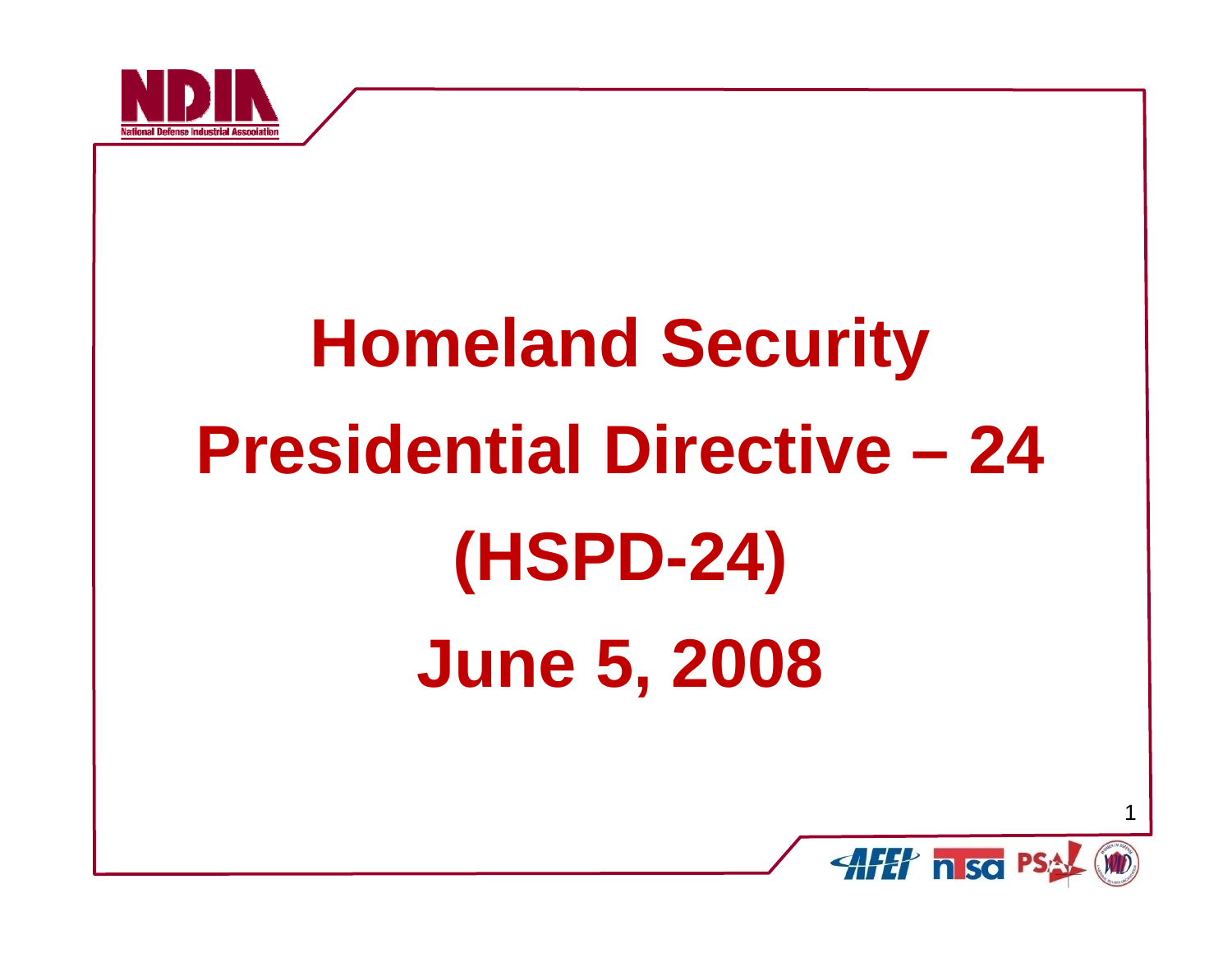



**HSPD 24: "Many agencies already collect biographic and biometric information in their identification and screening processes."**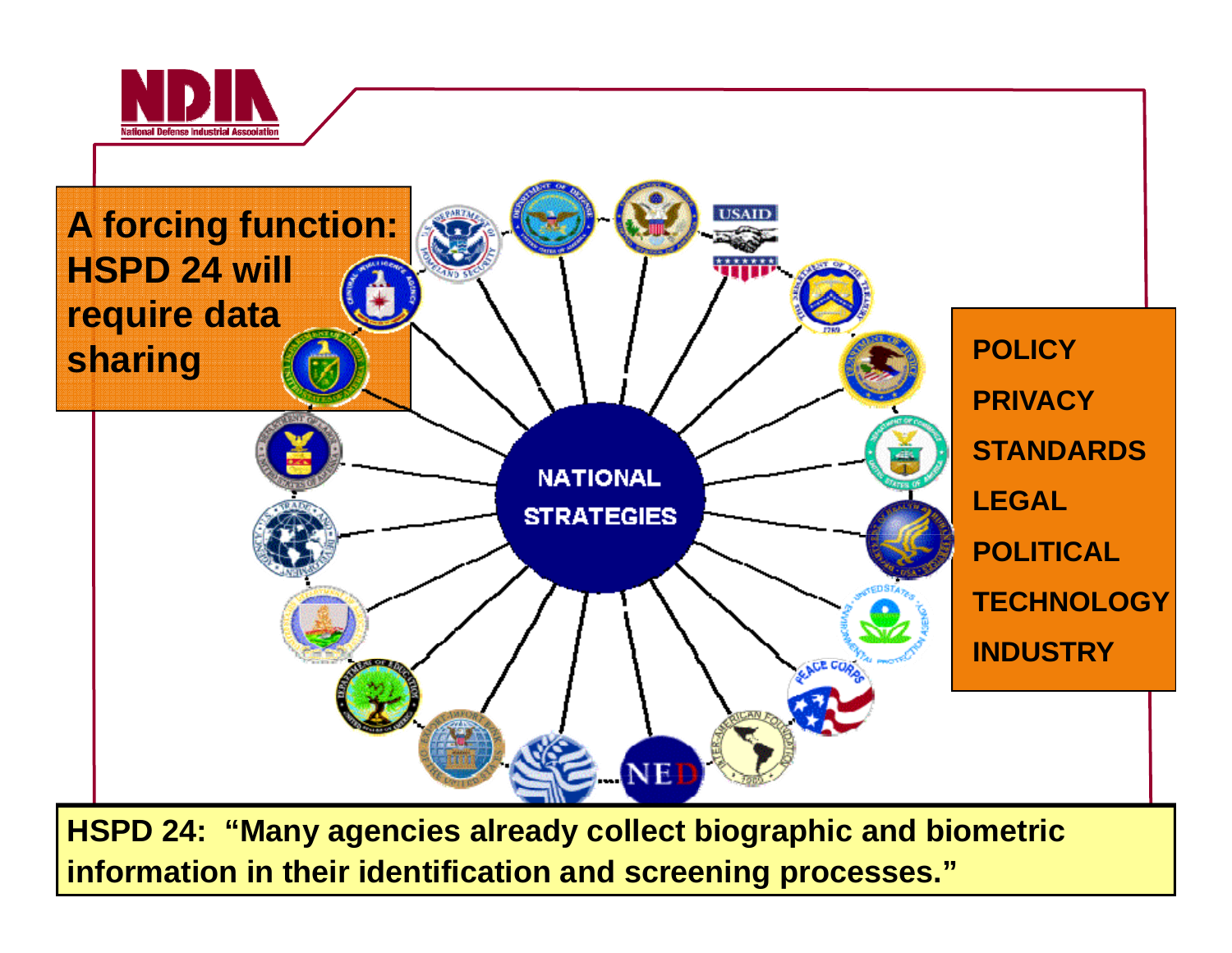

### **HSPD-24 Key Issues 24**

**Policy...**"...make available to other agencies all biometric and associated biographic and contextual information associated with persons for whom there is an articulable and reasonable basis for suspicion that they pose a threat to national security." (Para 11)

**Technology...** "Recommended executive branch biometric standards are contained in the Registry of the United States Government…updated by NSTC Subcommittee on biometrics and Identity  $M$ anagement." (Para 18)  $\frac{1}{3}$ 

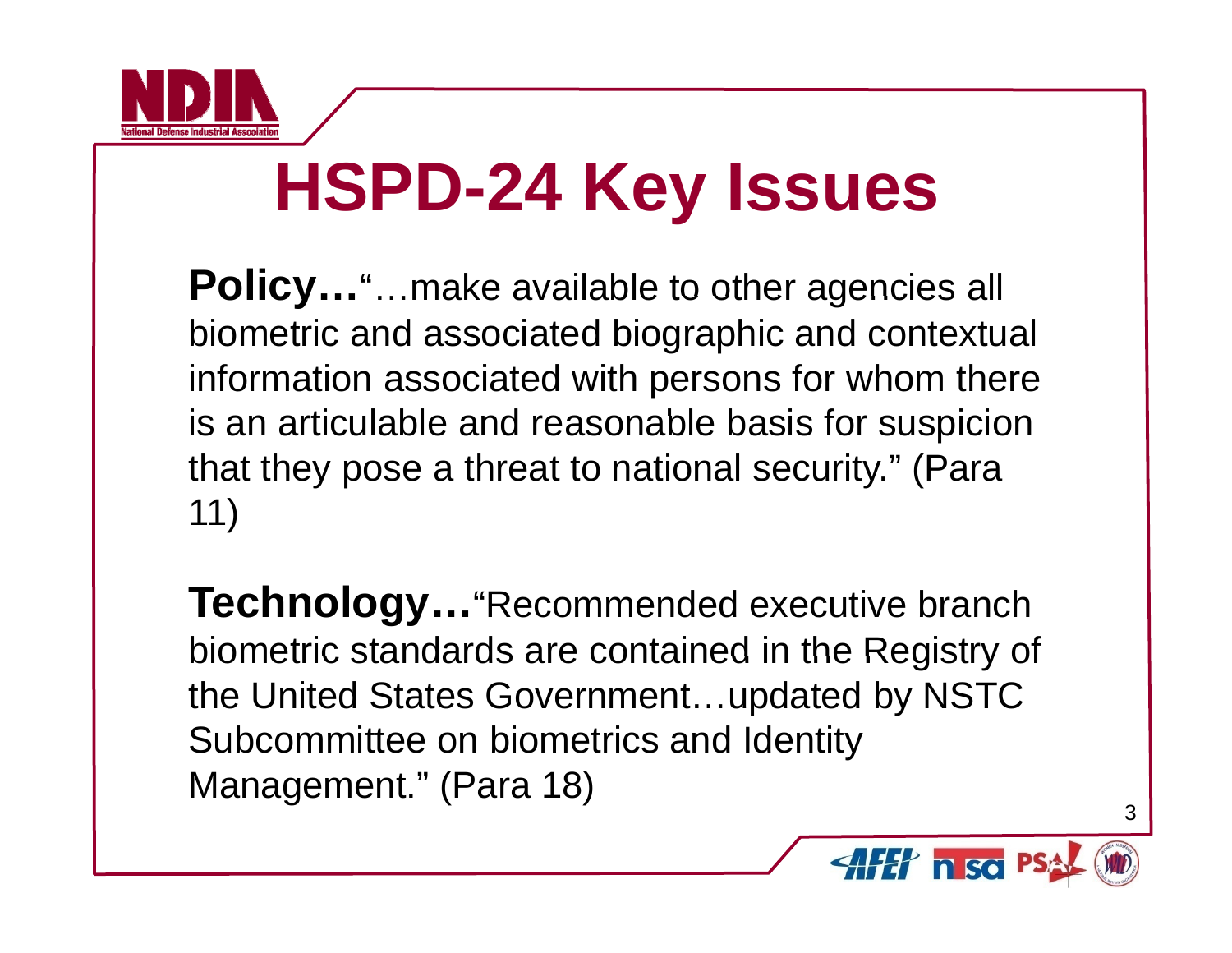

## **HSPD-24 Key Issues**

#### **Attorne General Attorney General…**

• With the Secretaries of State, Defense and Homeland Security, the DNI and the Director of the Office of Science and Technology Policy...submit to the President an action plan to implement HSPD-24. (Para 19)

■ Recommend categories of individuals in addition to KST (Know and Suspected Terrorists) who may pose a threat to national security threat.

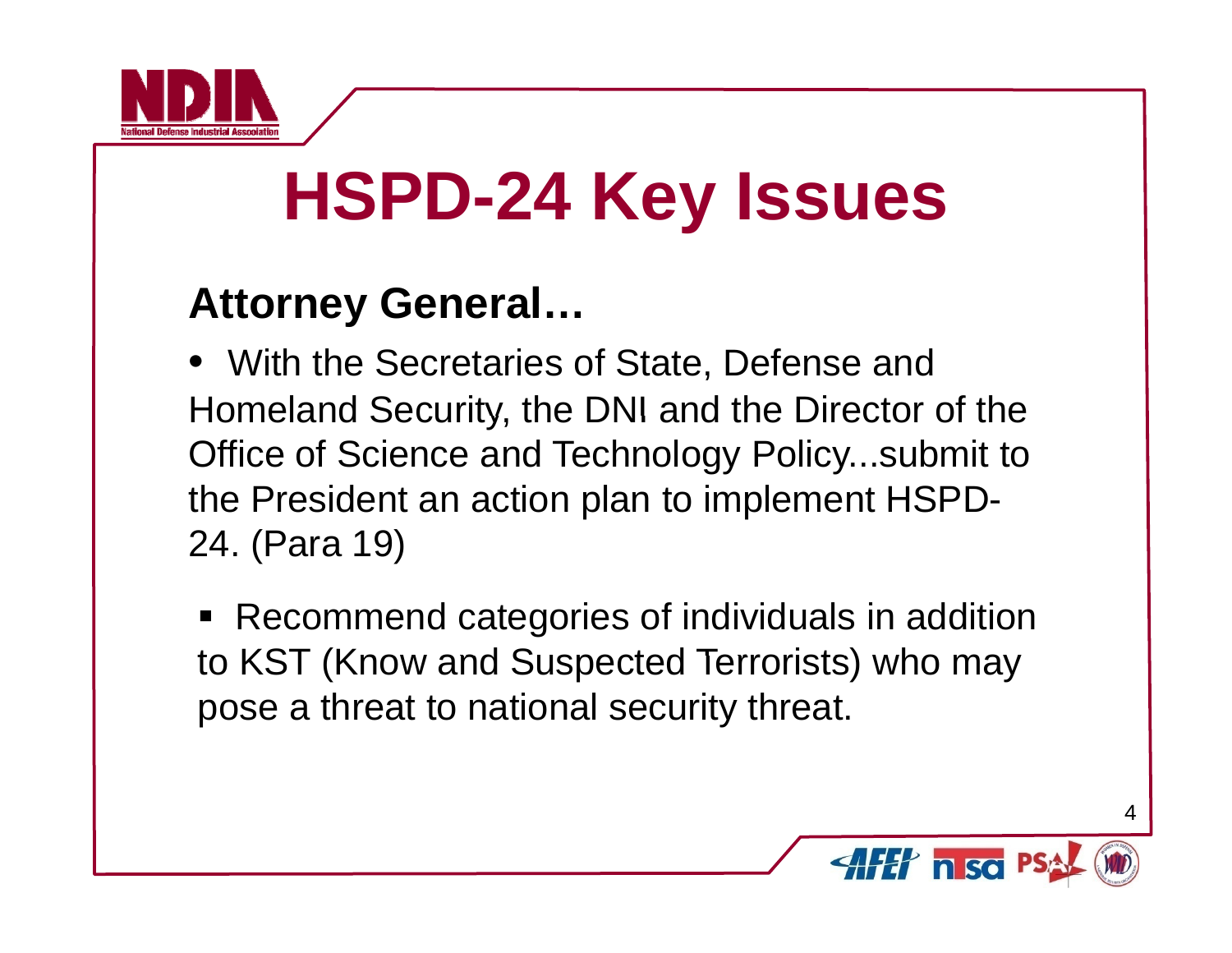

# **Draft DoJ Action Plan October 08**

#### **Eight (8) Primary Biometric Databases:**

- 1. FBI Integrated Automatic Fingerprint ID System (IAFIS)
- 2. National DNA Index System (NDIS)
- 3. DoD Automated Biometric Identification System (ABIS)
- 4. DNA Intelligence DNA Database

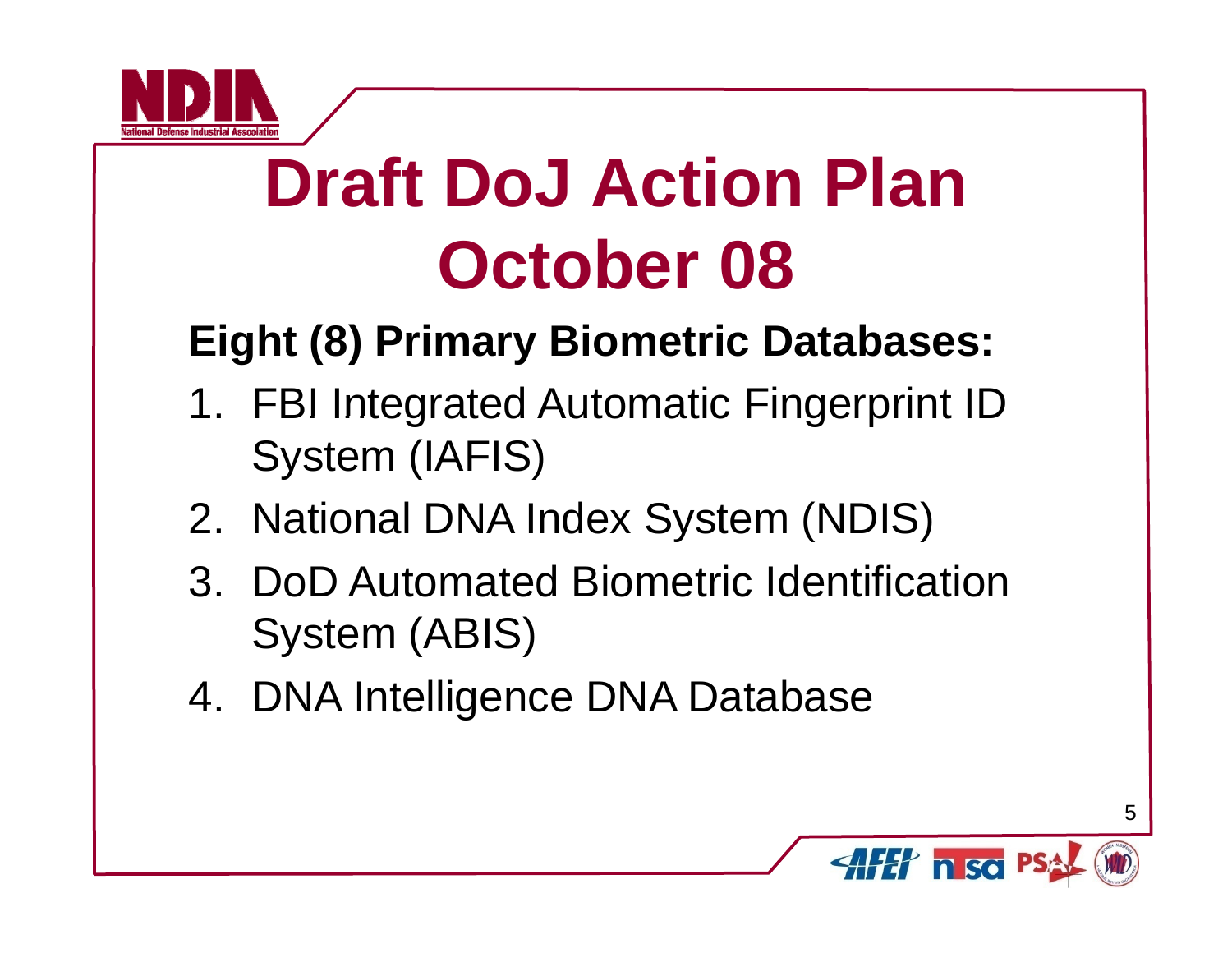

# **Draft DoJ Action Plan October 08**

#### **Eight (8) Primary Biometric Databases:**

- 5. DHS Automated Biometric Identification System (IDENT)
- 6. DOS Facial Recognition System (DOS FR System)
- 7. Terrorist Identities Datamart Environment (TIDE)
- 8. Terrorist Screening Database (TSDB)

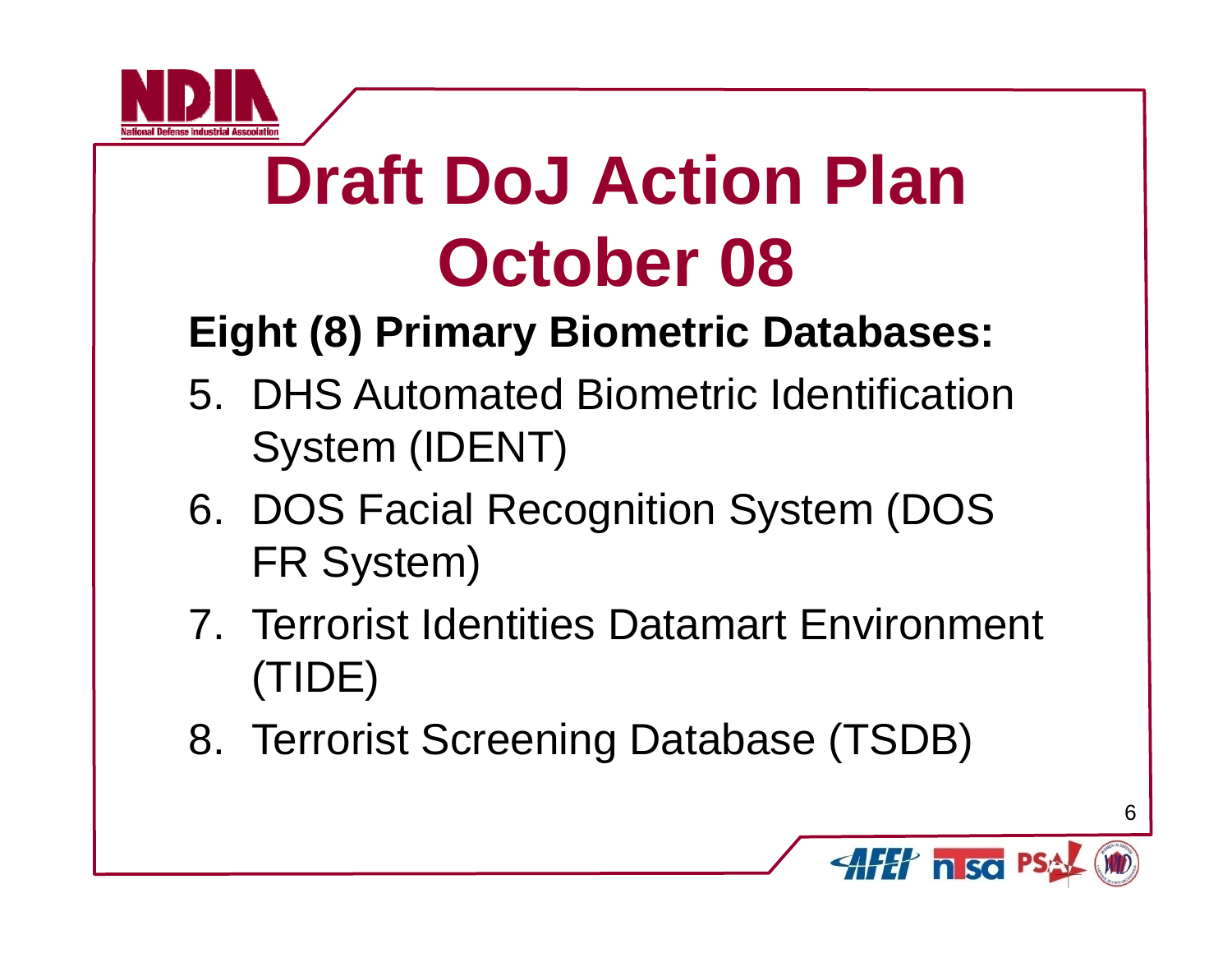

## **Draft DoJ Action Plan October 08**

#### **National Security Threats (NST)... New**

category in addition to KST who may pose a national security threat; these categories is not intended to be an exhaustive list of person who may pose <sup>a</sup> threat to national security

#### **NST Centralized and decentralized options …**

- • Decentralized would require agencies that identify NST to make info available to other a gencies.
- Centralized is similar to KST operations.

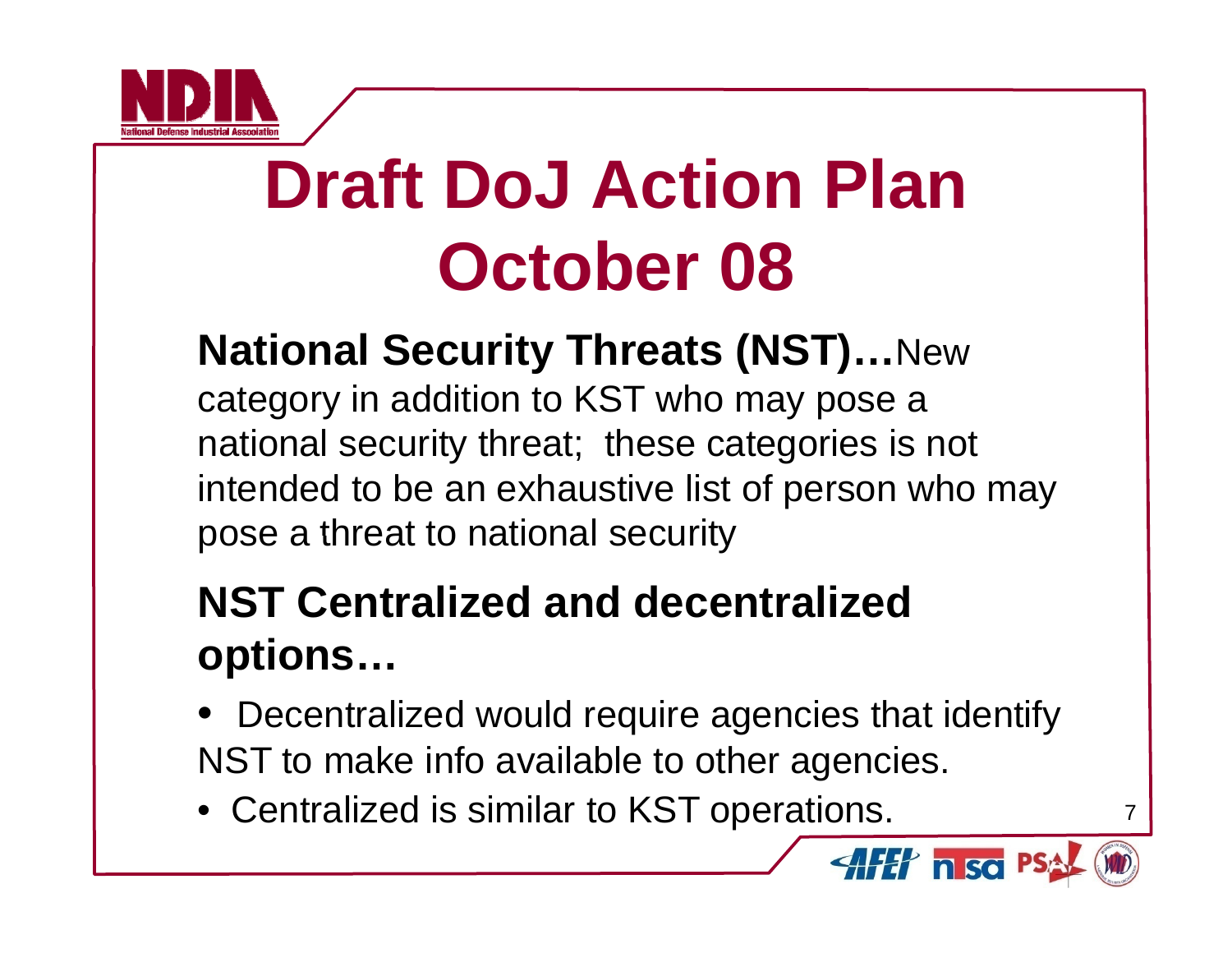



**A Biometric Enterprise to Defeat Terrorist Networks and Secure our Borders**